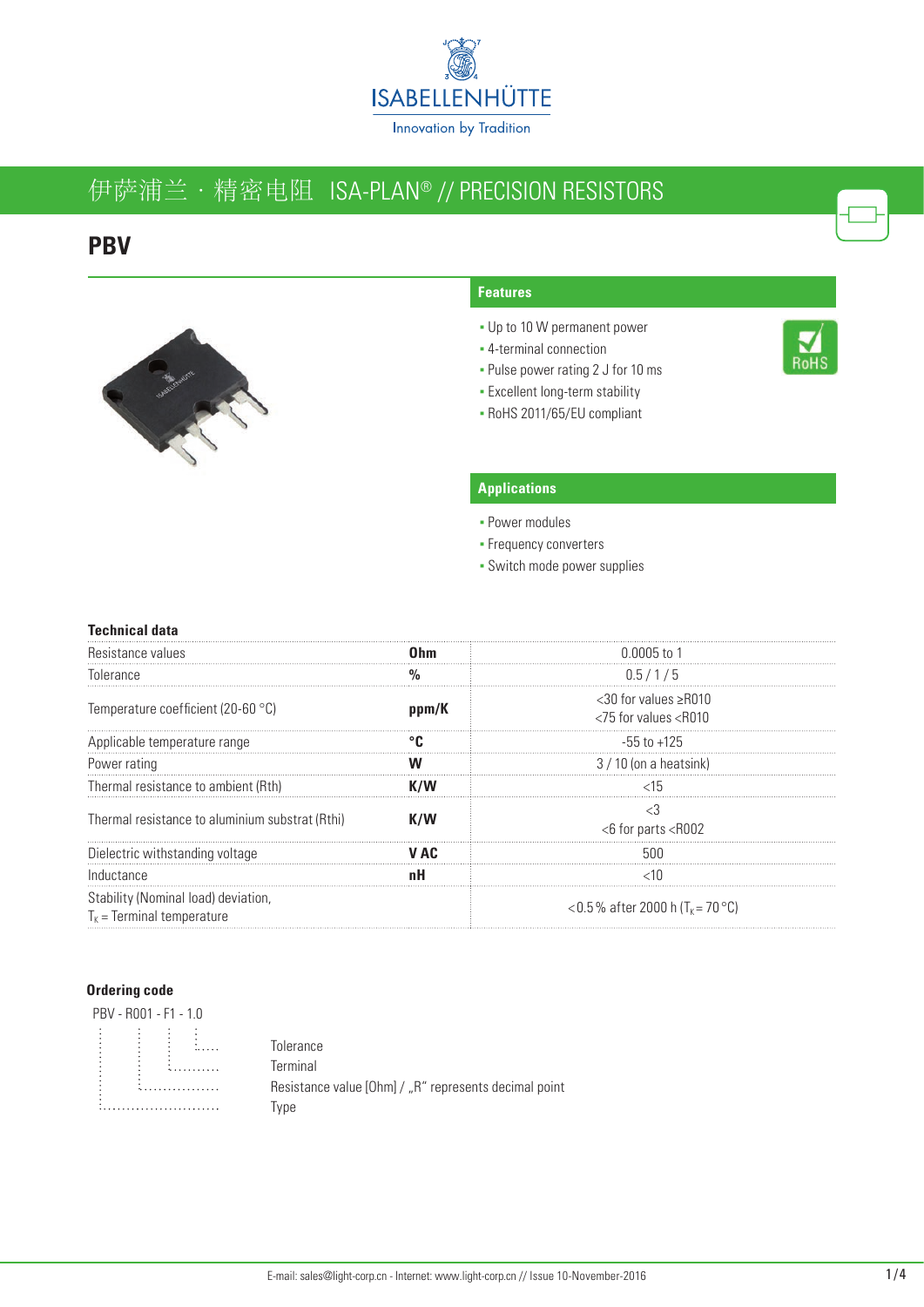## PBV

| <b>Recommended solder profile</b> |     |       |     |  |
|-----------------------------------|-----|-------|-----|--|
| Reflow- and IR-soldering          |     |       |     |  |
| Temperature                       | ்ட  | ''h∩- | 255 |  |
| <b>Time</b>                       | sec | peak  |     |  |

#### **Packaging information**

| Specification             | DIN FN 60286-3 |
|---------------------------|----------------|
| Parts per tube <b>pcs</b> |                |

#### **Assembly instruction**

| Max. allowed torque for screws M3 | 1 Nm |
|-----------------------------------|------|
|                                   |      |

#### **Available standard resistance values and tolerances\***

| Resistance values   Tolerance 0.5%   Tolerance 1% |              |              | Tolerance 5% |
|---------------------------------------------------|--------------|--------------|--------------|
| R0005                                             |              | $\checkmark$ | ✓            |
| R0015                                             | $\checkmark$ |              |              |
| R001                                              | ✓            | ✓            | ✓            |
| R002                                              | ✓            | ✓            |              |
| R0022                                             | ✓            | .<br>✓       |              |
| R003                                              | ✓            |              |              |
| R0033                                             | $\checkmark$ | ✓            |              |
| R0047                                             | ✓            |              |              |
| R005                                              | ✓            | ✓<br>.       |              |
| R0068                                             | ✓            | ✓            |              |
| R010                                              | ✓<br>.       | ✓            |              |
| R015                                              | ✓            | .<br>✓       |              |
| R020                                              | $\checkmark$ | ✓            |              |
| R022                                              | ✓            | ✓            |              |
| R025                                              | ✓            | ✓            |              |
| R033                                              | $\checkmark$ | ✓            |              |
| R047                                              | ✓            |              |              |
| R050                                              | ✓<br>.       | ✓<br>.       |              |
| R068                                              | ✓            | ✓            |              |
| R100                                              | ✓            | ✓<br>.       |              |
| R150                                              | $\checkmark$ | ✓            |              |
| R200                                              | ✓            |              |              |
| R220                                              | $\checkmark$ |              |              |
| R500                                              |              |              |              |
| <b>1R00</b>                                       | $\checkmark$ |              |              |

\* Further values and tolerances on request

 $\checkmark$  = available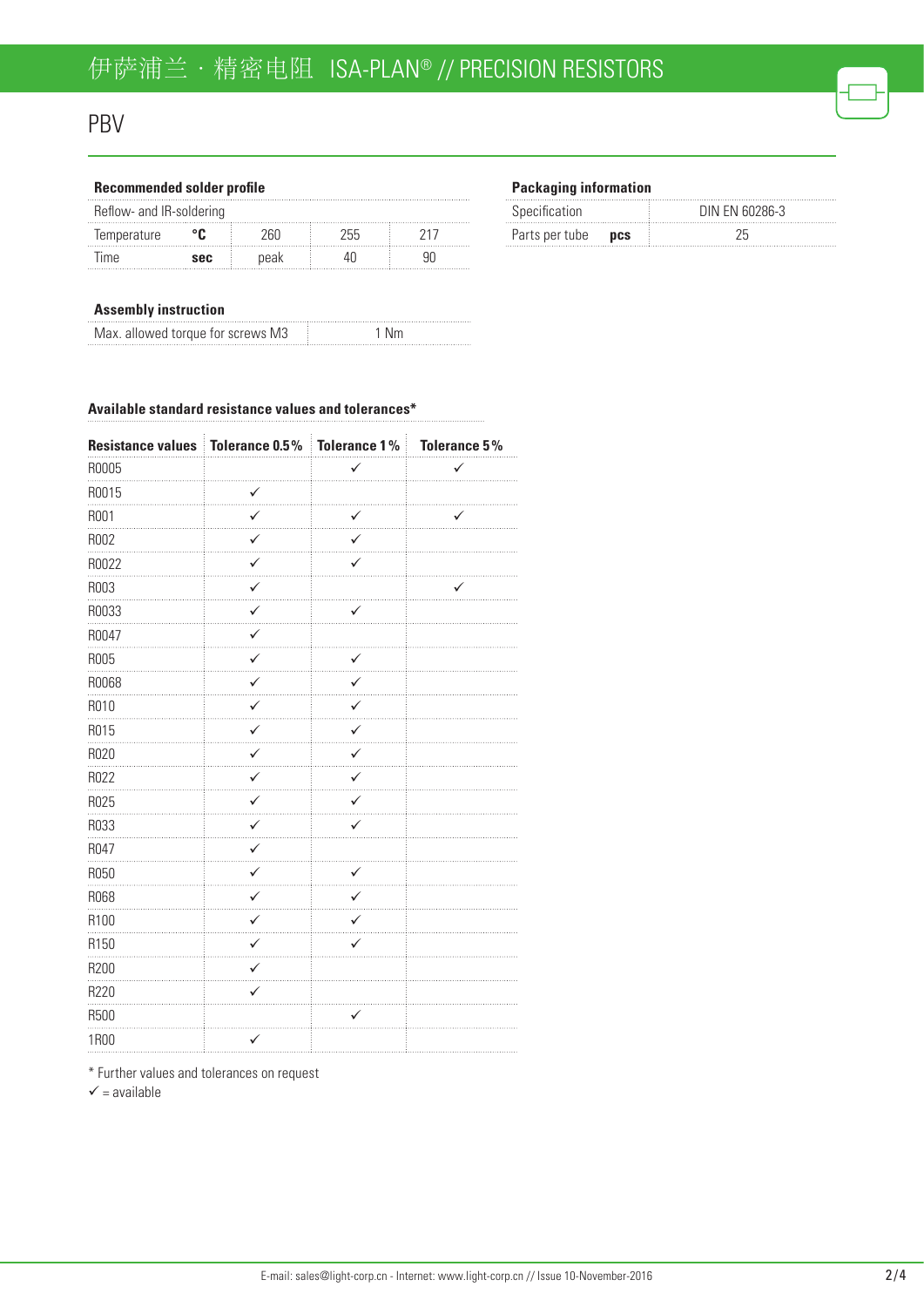## PBV

#### **Mechanical dimensions [mm] and marking**



 $\bigstar$  Measurements for untinned pins